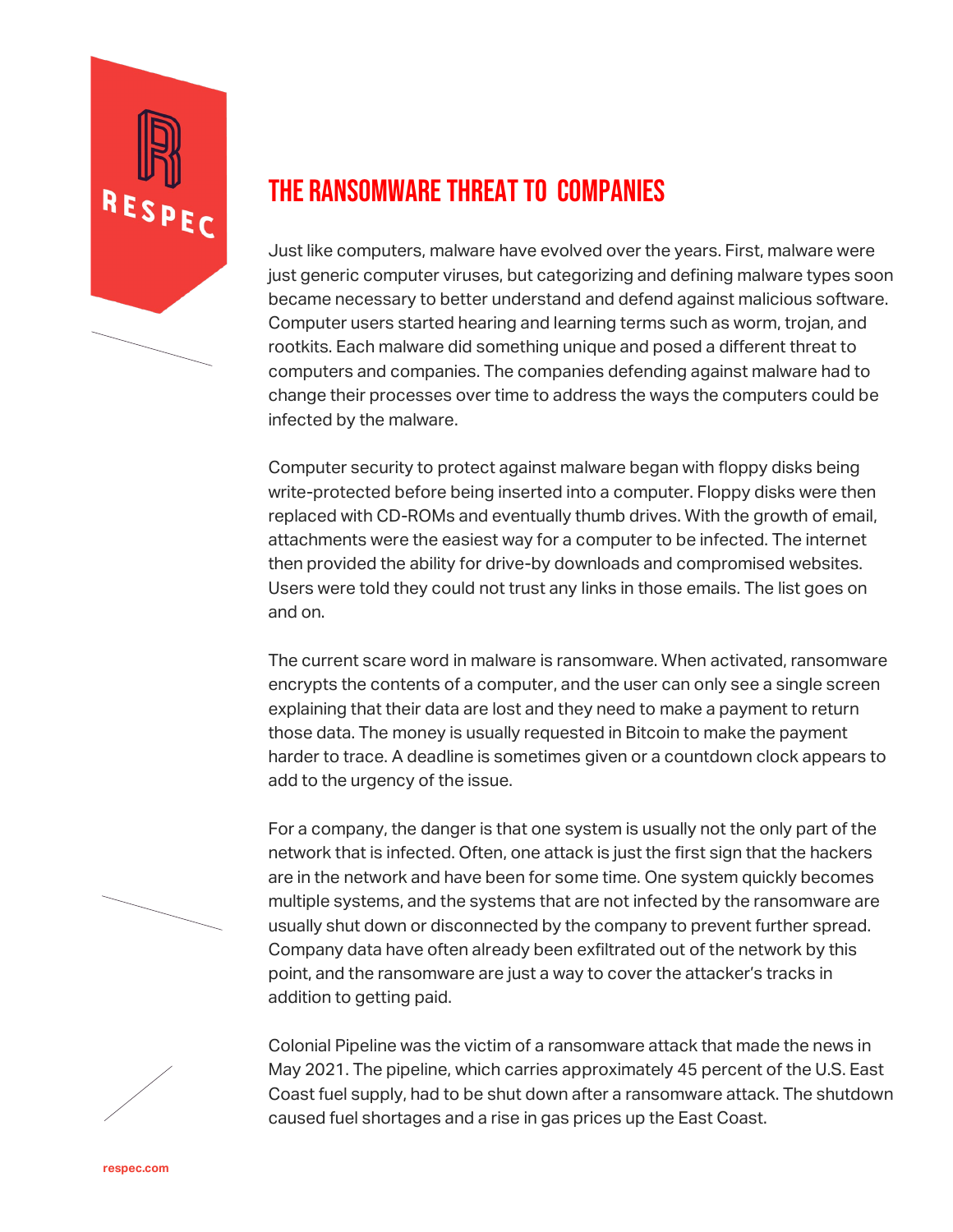

While the attack brought down a critical piece of energy infrastructure, debate has occurred regarding whether the shutdown was the goal or if the company was just a target of opportunity. The critical nature of the shutdown gave the company a higher incentive to pay for the decryption keys; however, such a highly visible attack brought the full weight of law enforcement organizations on the attackers.

In this case, the company paid \$4.4 million in Bitcoin for the decryption keys, but the decryption keys were only the start of the remediation process. Data were already exfiltrated from the company, which needed to be addressed. For noncritical systems, replacing or restoring from backup files is often easier and quicker than decrypting. The systems with critical data that were decrypted might have other malware or software left behind by the hackers and need recreation from clean images. The full extent of the invasion is seldom completely defined, and the cleanup from the incident is likely to cost additional millions of dollars.

How does a company justify choosing to pay the ransom? In a quote from the company CEO, "It was the right thing to do for the country." But this decision is also controversial. According to the U.S. Department of the Treasury, paying ransomware could violate economic sanctions to a banned foreign entity or group, and the company could be held civilly liable for the action, which would turn the victim of the crime into a criminal.

Would you pay if ransomware took over your company? Would you call law enforcement and have the breach become public knowledge? These questions test the ethics, values, and moral code of impacted companies. In a better world, no one would pay the ransom, and the attacks would stop. Companies would be commended for fully disclosing events for the greater good rather than protecting their company image. As an industry, we are moving in the right direction with such publicized discussions.

Start planning now before your company finds itself in a crisis. Assess your current cybersecurity posture, build your security policies and procedures, and engage with an experienced and trusted cybersecurity partner for advice and direction.

For more information please contact Rick Bush, Cybersecurity Architect, RESPEC, [rick.bush@respec.com.](mailto:rick.bush@respec.com)